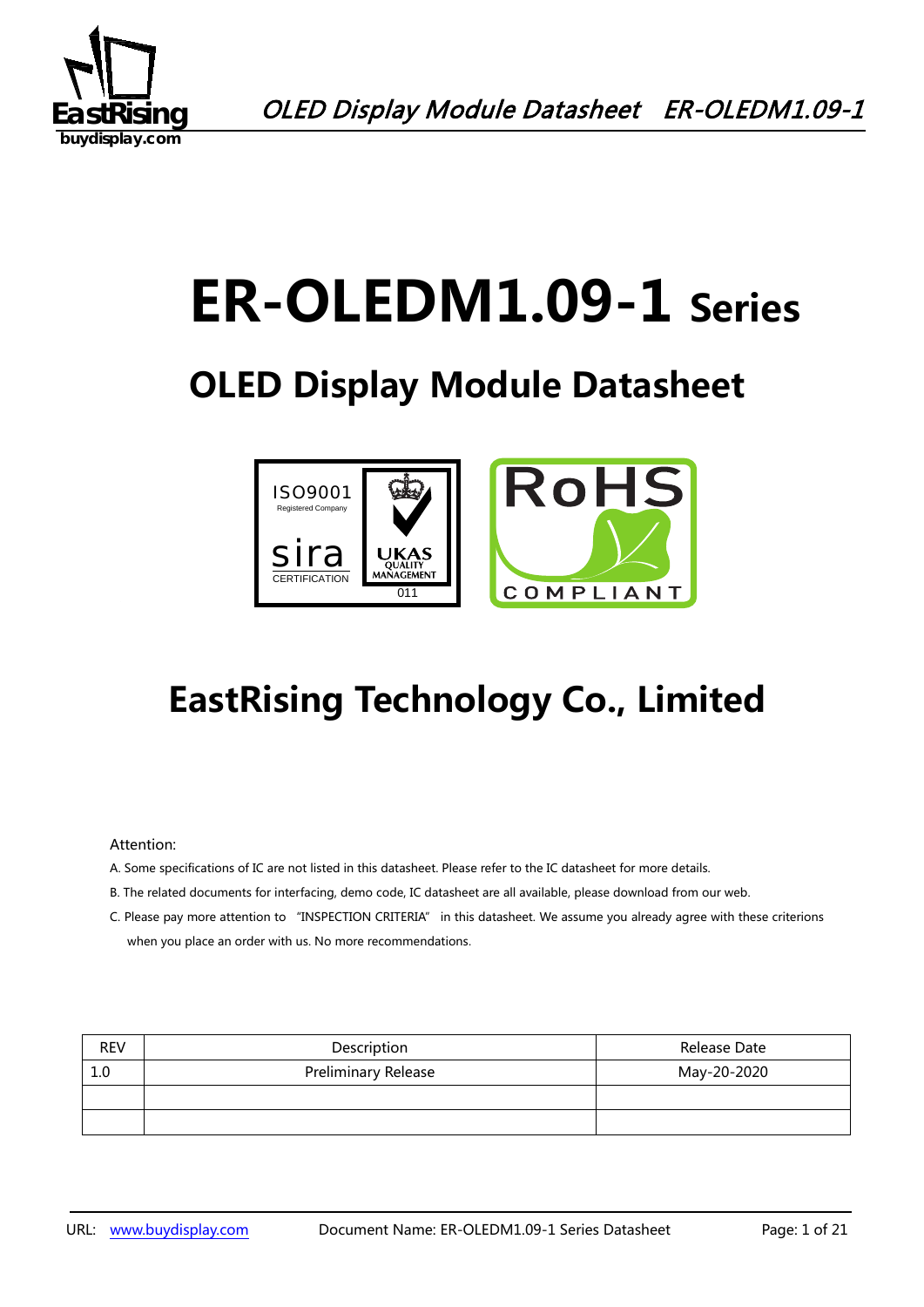

## **CONTENTS**

|                                                                                                                                                                                                                                     | 04<br>04                 |
|-------------------------------------------------------------------------------------------------------------------------------------------------------------------------------------------------------------------------------------|--------------------------|
|                                                                                                                                                                                                                                     | 05                       |
|                                                                                                                                                                                                                                     |                          |
| 3. OUTLINE DRAWING <b>continuous</b> contact the contract of the contract of the contract of the contract of the contract of the contract of the contract of the contract of the contract of the contract of the contract of the co | - 06                     |
|                                                                                                                                                                                                                                     |                          |
|                                                                                                                                                                                                                                     |                          |
|                                                                                                                                                                                                                                     |                          |
|                                                                                                                                                                                                                                     |                          |
|                                                                                                                                                                                                                                     |                          |
|                                                                                                                                                                                                                                     |                          |
|                                                                                                                                                                                                                                     | - 15<br>16<br>16<br>- 16 |
|                                                                                                                                                                                                                                     |                          |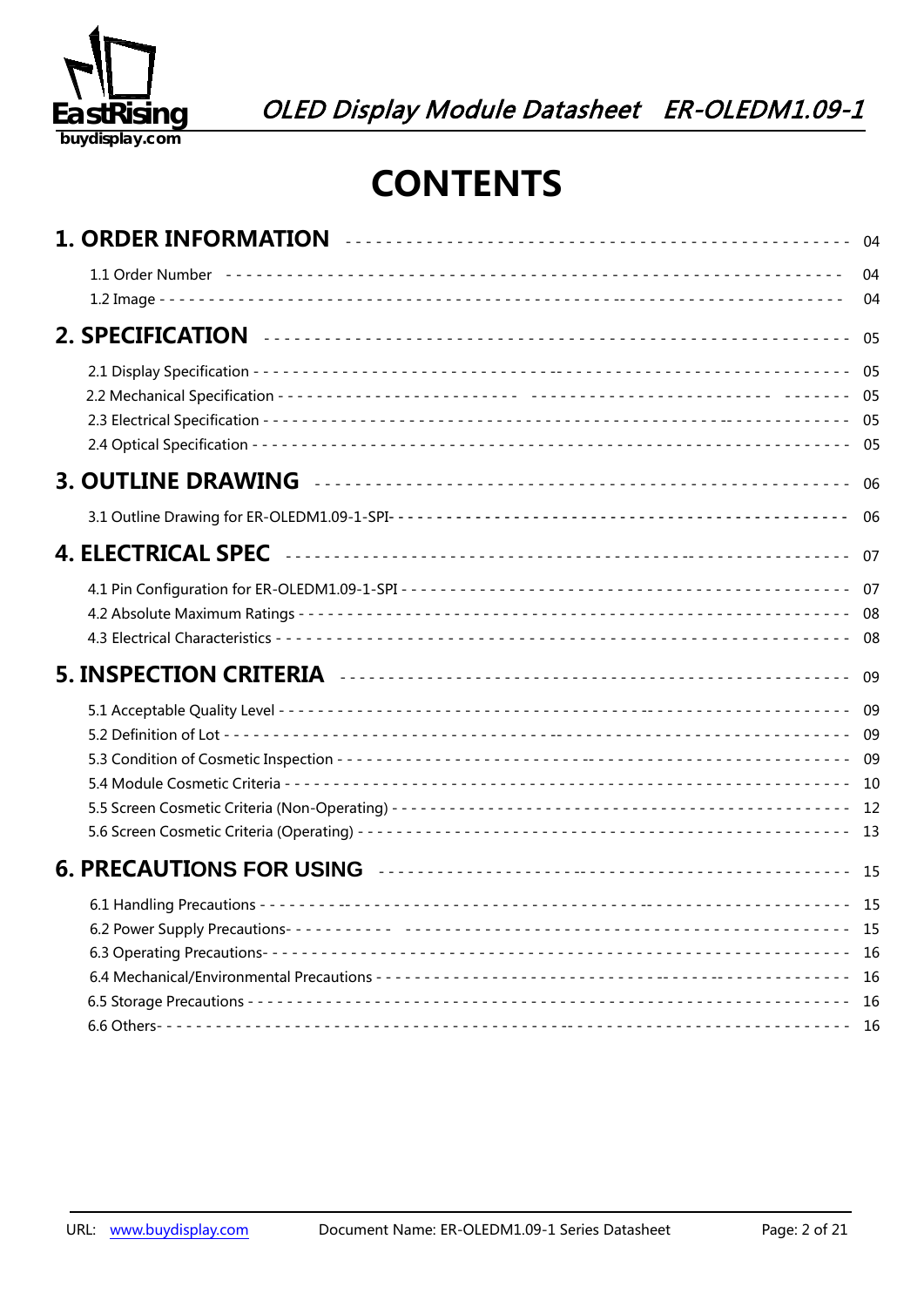

|  | 18   |
|--|------|
|  |      |
|  | - 18 |
|  |      |
|  |      |
|  |      |
|  |      |
|  |      |
|  |      |
|  |      |
|  |      |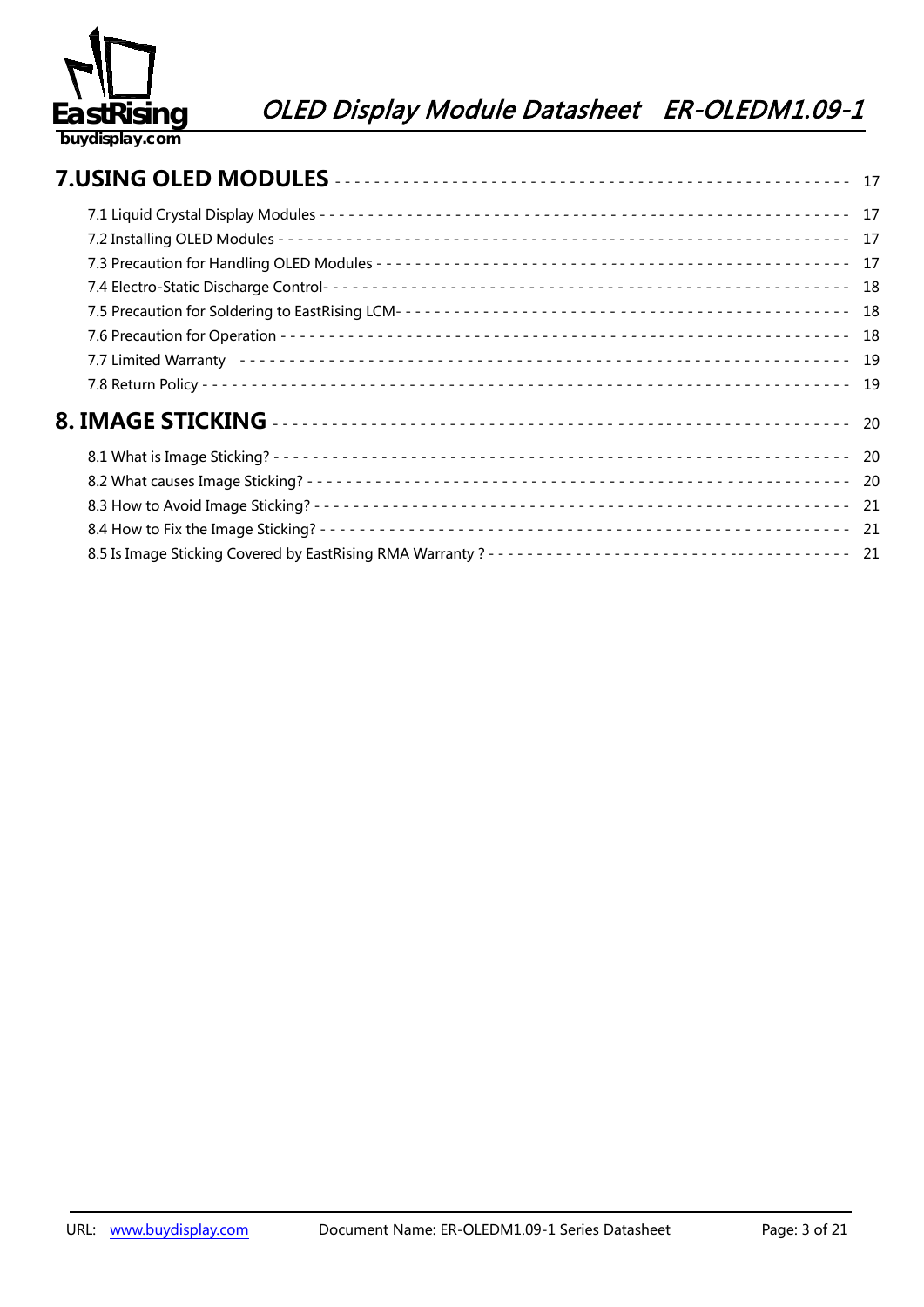

## **1. ORDERING INFORMATION**

#### 1.1 Order Number

| Order Number        | <b>Description</b>                                 |
|---------------------|----------------------------------------------------|
| ER-OLEDM1.09-1W-SPI | White 1.09" OLED Display Panel with Breakout Board |

#### 1.2 Image

ER-OLEDM1.09-1W-SPI ↓

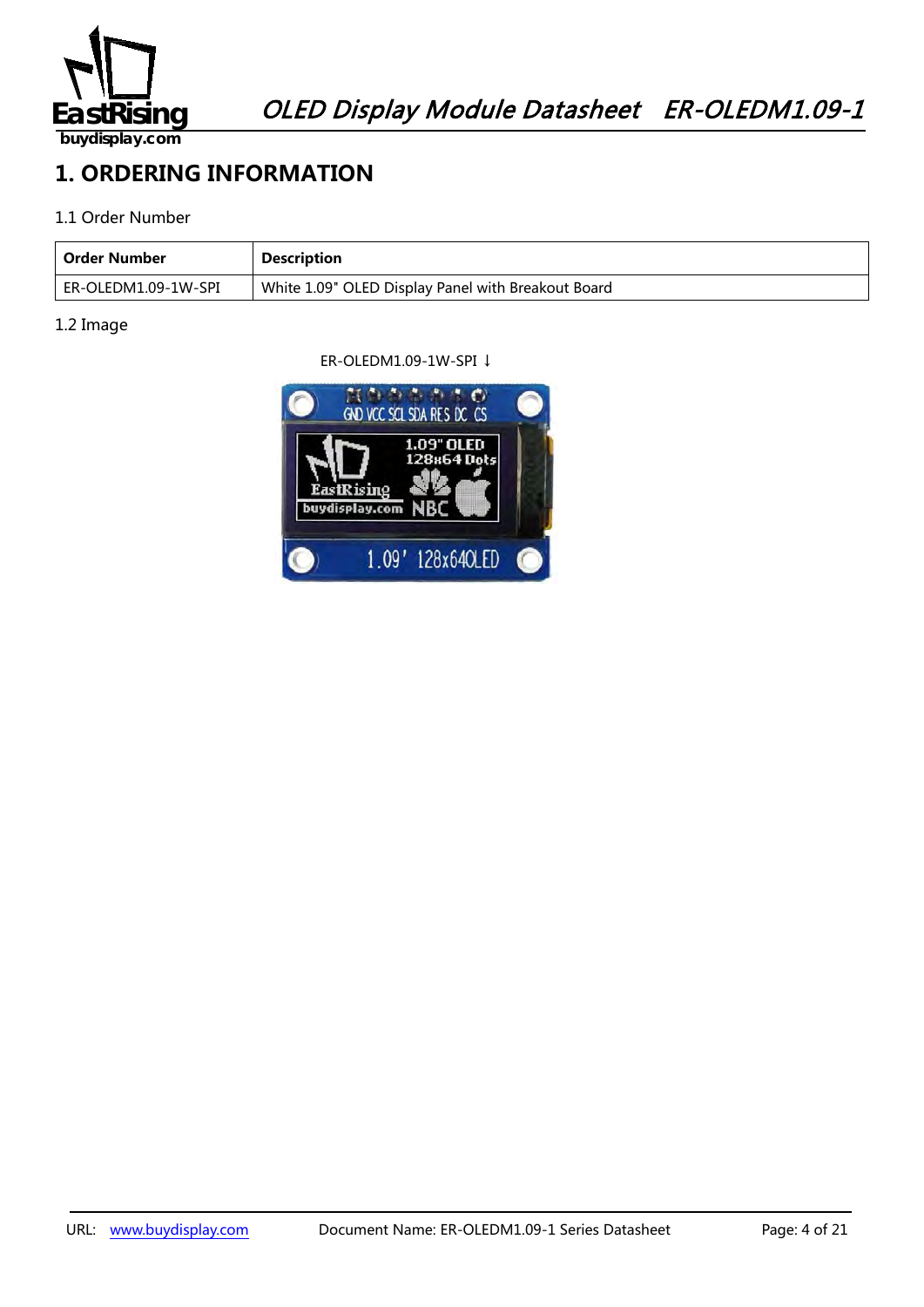

## **2. SPECIFICATION**

#### 2.1 Display Specification

| Item                         | <b>Standard Value</b> | Unit   |
|------------------------------|-----------------------|--------|
| Display Format               | $128 \times 64$       | Dots   |
| <b>Display Connector</b>     | Pin Header            | $- -$  |
| <b>Operating Temperature</b> | $-40 \sim +85$        | $\sim$ |
| Storage Temperature          | $-45 \sim +90$        | $\sim$ |

#### 2.2 Mechanical Specification

| Item                     | <b>Standard Value</b>      | Unit |
|--------------------------|----------------------------|------|
| <b>Outline Dimension</b> | 33.00(W) x 24.00(H)x4.3(T) | mm   |
| Visual Area              | 26.70(W) x 11.86(H)        | mm   |
| <b>Active Area</b>       | 25.58(W) x 10.86(H)        | mm   |
| Dot Size                 | 0.15x0.18                  | mm   |
| Dot Pitch                | 0.17x0.20                  | mm   |

#### 2.3 Electrical Specification

| Item       | <b>Standard Value</b> | Unit  |
|------------|-----------------------|-------|
| IC Package | COG                   | $- -$ |
| Controller | CH1115                | $- -$ |
| Interface  | 4-Wire Serial SPI     | $- -$ |

#### 2.4 Optical Specification

| Item                | <b>Standard Value</b>        | Unit   |
|---------------------|------------------------------|--------|
| Display Type        | <b>OLED (Passive Matrix)</b> | $- -$  |
| Viewing Angle Range | Free                         | degree |
| OLED Duty           | 1/64                         | $- -$  |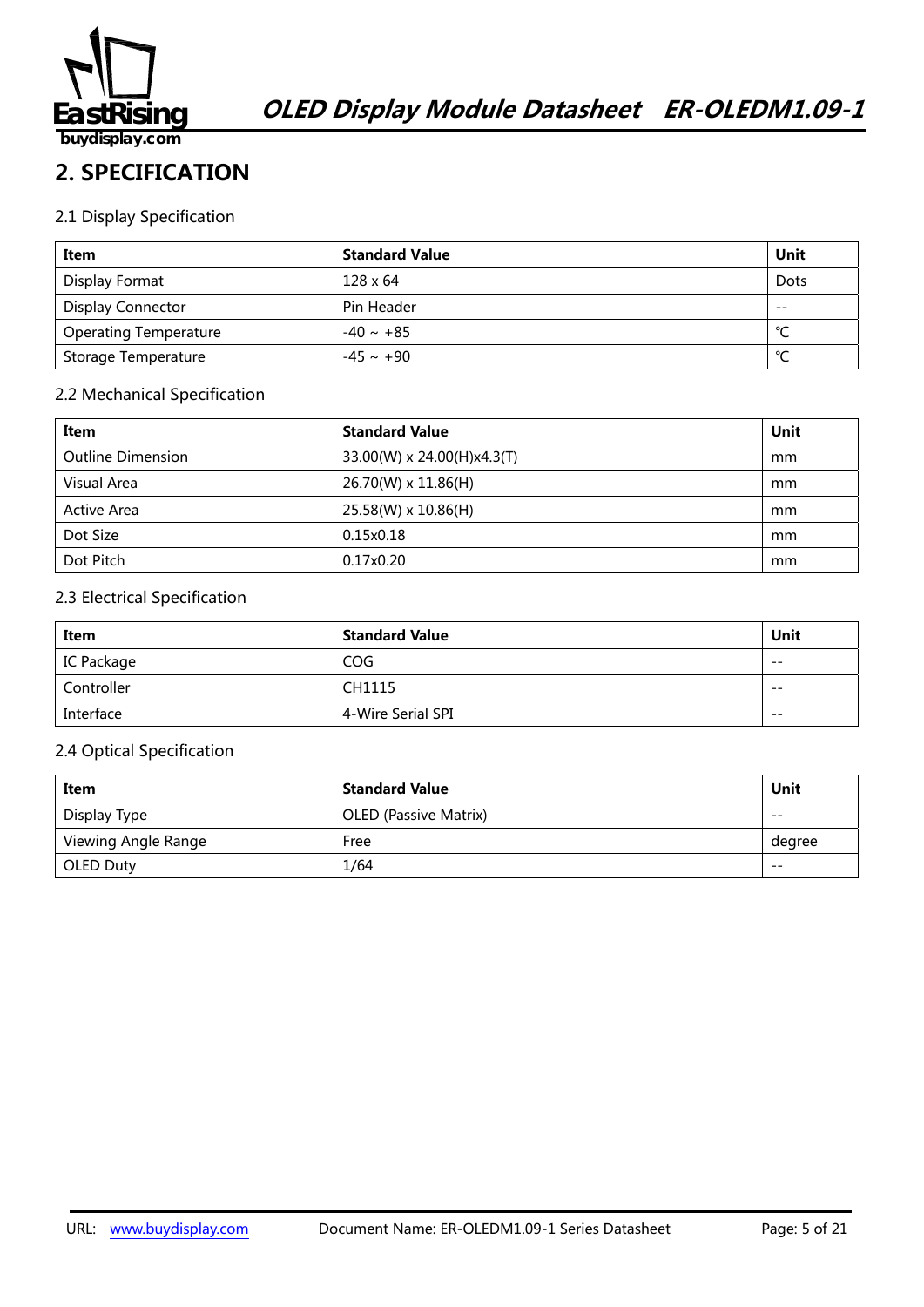

### **3. OUTLINE DRAWING**

3.1 Outline Drawing for ER-OLEDM1.09-1-SPI

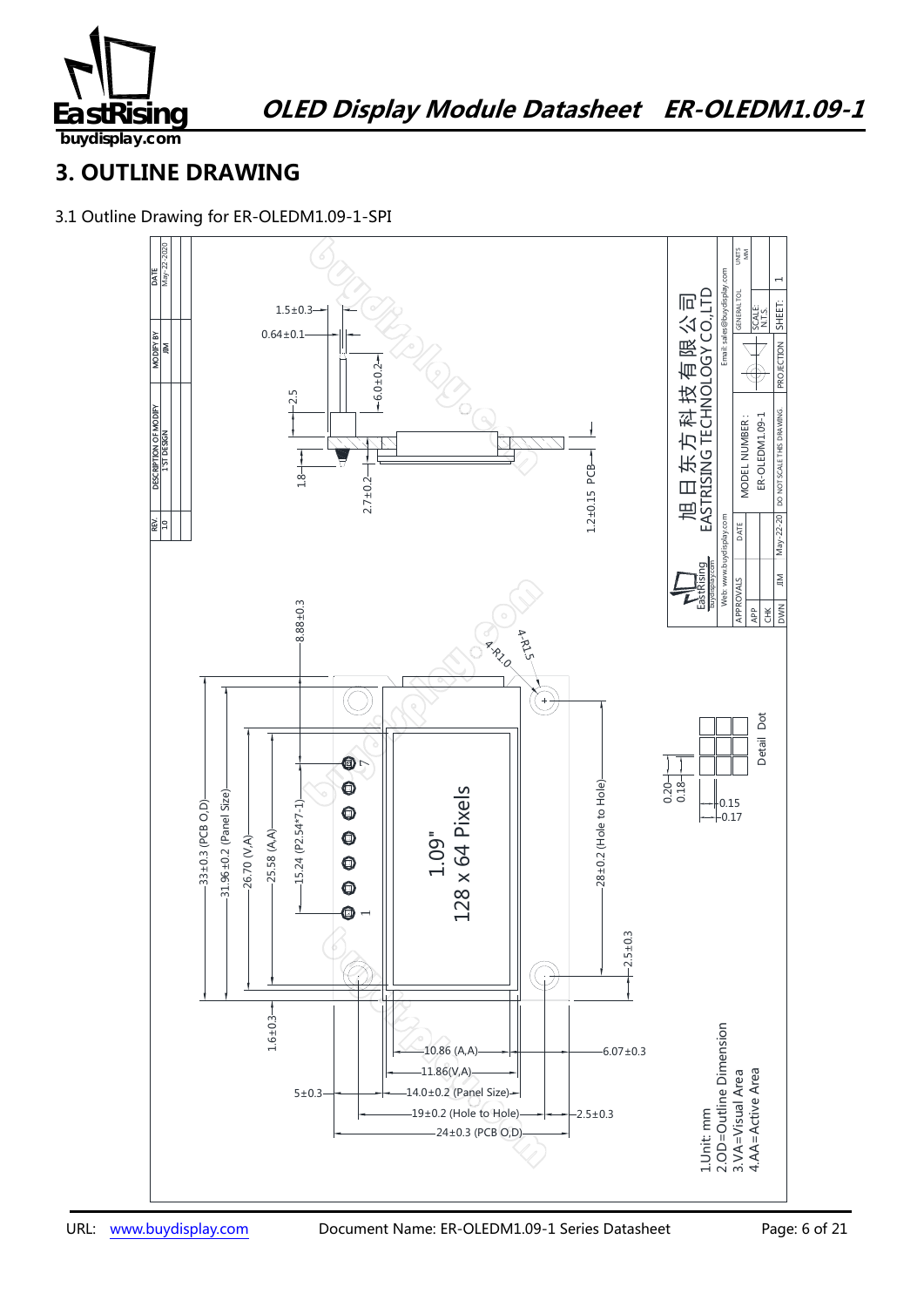

## **4. ELECTRICAL SPEC**

#### 4.1 Pin Configuration for ER-OLEDM1.09-1-SPI

| <b>Pin No</b> | <b>Pin Name</b> | <b>Description</b>                                                                                                                               |
|---------------|-----------------|--------------------------------------------------------------------------------------------------------------------------------------------------|
| 1             | <b>GND</b>      | Ground                                                                                                                                           |
| 2             | <b>VCC</b>      | Positive voltage supply                                                                                                                          |
| 3             | <b>SCL</b>      | Serial clock input.                                                                                                                              |
| 4             | <b>SDA</b>      | Serial data input                                                                                                                                |
| 5             | <b>RES</b>      | This pin is reset signal input. When the pin is low, initialization of the chip is executed. Keep this<br>pin pull high during normal operation. |
| 6             | DC              | This pin is Data/Command control pin.                                                                                                            |
|               | <b>CS</b>       | This pin is the chip select input. The chip is enabled for MCU communication only when CS# is<br>pulled low.                                     |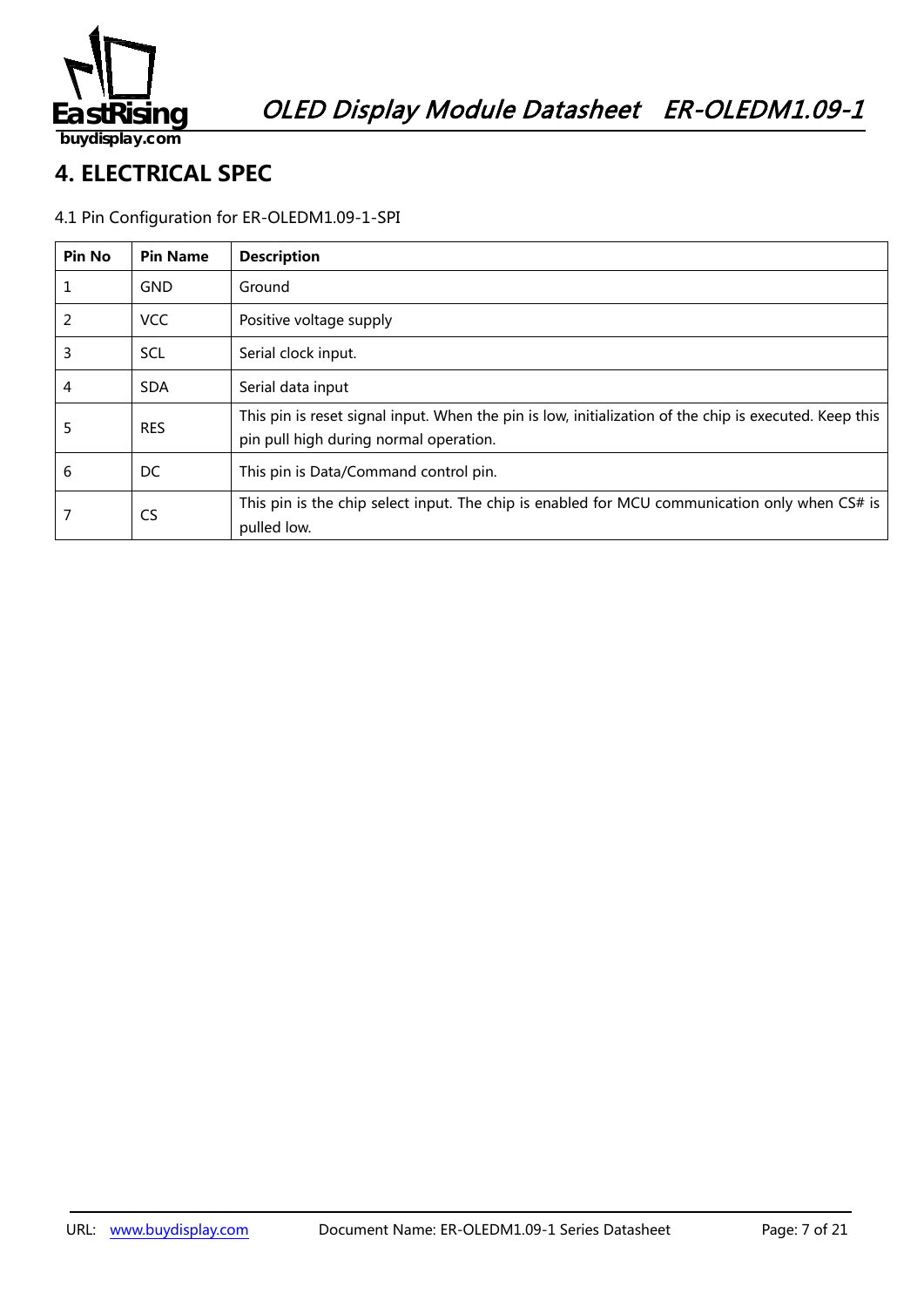

#### 4.2 Absolute Maximum Ratings

| Item                         | Symbol     | Min.   | Max.   | Unit | <b>Note</b> |
|------------------------------|------------|--------|--------|------|-------------|
| Supply Voltage for Logic     | <b>VDD</b> | $-0.3$ | $+5.5$ | V    | 1,2         |
| <b>Operating Temperature</b> | Top        | -40    | $+85$  | °C   |             |
| Storage Temperature          | Tstg       | $-40$  | $+85$  | °C   | 3           |
| Life Time( $90cd/m^2$ )      | $- -$      | 10,000 | $- -$  | hour | 4           |
| Life Time( $70cd/m^2$ )      | $- -$      | 30,000 | $- -$  | hour | 4           |
| Life Time( $50cd/m^2$ )      | $- -$      | 50,000 | $- -$  | hour | 4           |

Note 1: All the above voltages are on the basis of Vss=0V.

Note 2: When this module is used beyond the above absolute maximum ratings, permanent breakage of the module may occur. Also, for normal operations, it is desirable to use this module under the conditions. If this module is used beyond these conditions, malfunctioning of the module can occur and the reliability of the module may deteriorate.

Note 3: The defined temperature ranges do not include the polarizer. The maximum withstood temperature of the polarizer should be 80℃.

#### Note4: Ta=25℃., 50% Checkerboard.

End of lifetime is specified as 50% of initial brightness reached. The average operating lifetime at room temperature is estimated by the accelerated operation at high temperature conditions.

#### 4.3 Electrical Characteristics

| Item                                        | Symbol     | Condition       | Min.       | Typ. | Max.         | Unit |
|---------------------------------------------|------------|-----------------|------------|------|--------------|------|
| Supply Voltage for Logic                    | <b>VDD</b> | External supply | 3.0        | 3.3  | 5.0          | V    |
| Supply Voltage for Logic IO<br><b>VDDIO</b> |            | Internal supply | 3.0        | $ -$ | 3.3          | v    |
| High Level Input                            | VIH        |                 | 0.8xVDDIO  | $ -$ | <b>VDDIO</b> | v    |
| Low Level Input                             | VIL        |                 | 0          |      | 0.2xVDDIO    | V    |
| High Level Output                           | <b>VOH</b> |                 | 0.8x VDDIO | $ -$ | <b>VDDIO</b> | v    |
| Low Level Output                            | VOL        |                 | $\Omega$   |      | 0.2xVDDIO    | V    |
| Operating Current for VDD<br><b>IDD</b>     |            | Note 5          | $ -$       | 30   | 40           | mA   |
| Sleep Mode Current for VDD<br>IDD, Sleep    |            | $- -$           | $ -$       |      |              | mA   |

Note5: VDD=3.3V,100% Display Area Turn on.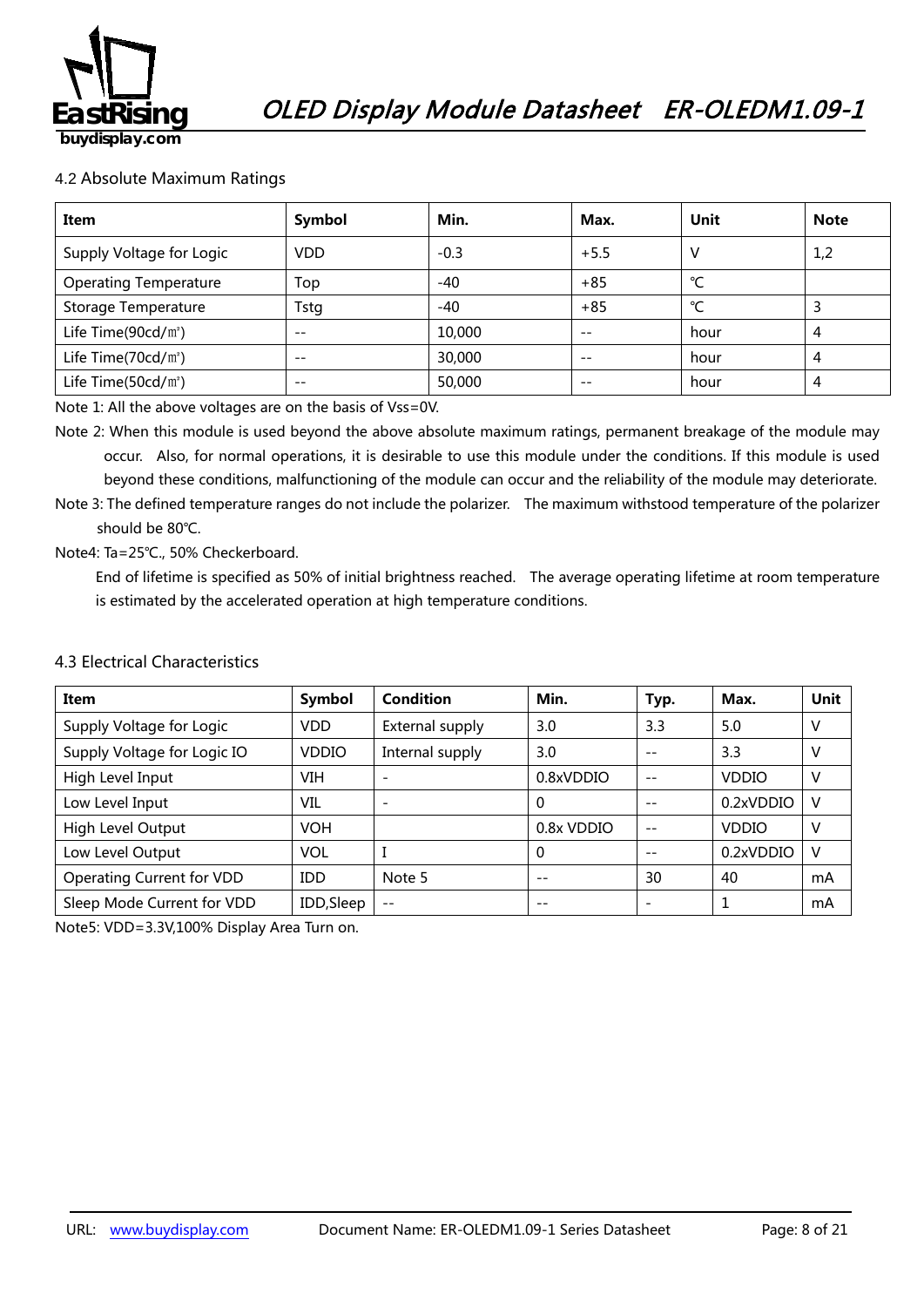

## **5. INSPECTION CRITERIA**

#### 5.1 Acceptable Quality Level

Each lot should satisfy the quality level defined as follows

| <b>Partition</b> | <b>AOL</b> | <b>Definition</b>                                                  |  |
|------------------|------------|--------------------------------------------------------------------|--|
| A. Maior         | $0.4\%$    | Functional defective as product                                    |  |
| B. Minor         | 1.5%       | Satisfy all functions as product but not satisfy cosmetic standard |  |

#### 5.2 Definition of Lot

One lot means the delivery quantity to customer at one time.

- 5.3 Condition of Cosmetic Inspection
- ◆ INSPECTION AND TEST
- -FUNCTION TEST
- -APPEARANCE INSPECTION
- -PACKING SPECIFICTION
- ◆ INSPECTION CONDITION
- Put under the lamp (20W) at a distance 100mm from
- Tilt upright 45 degree by the front (back) to inspect OLED appearance.
- ◆ AQL INSPECTION LEVEL
- SAMPLING METHOD: MIL-STD-105D
- SAMPLING PLAN: SINGLE
- MAJOR DEFECT: 0.4% (MAJOR)
- MINOR DEFECT: 1.5% (MINOR)
- GENERAL LEVEL: II/NORMAL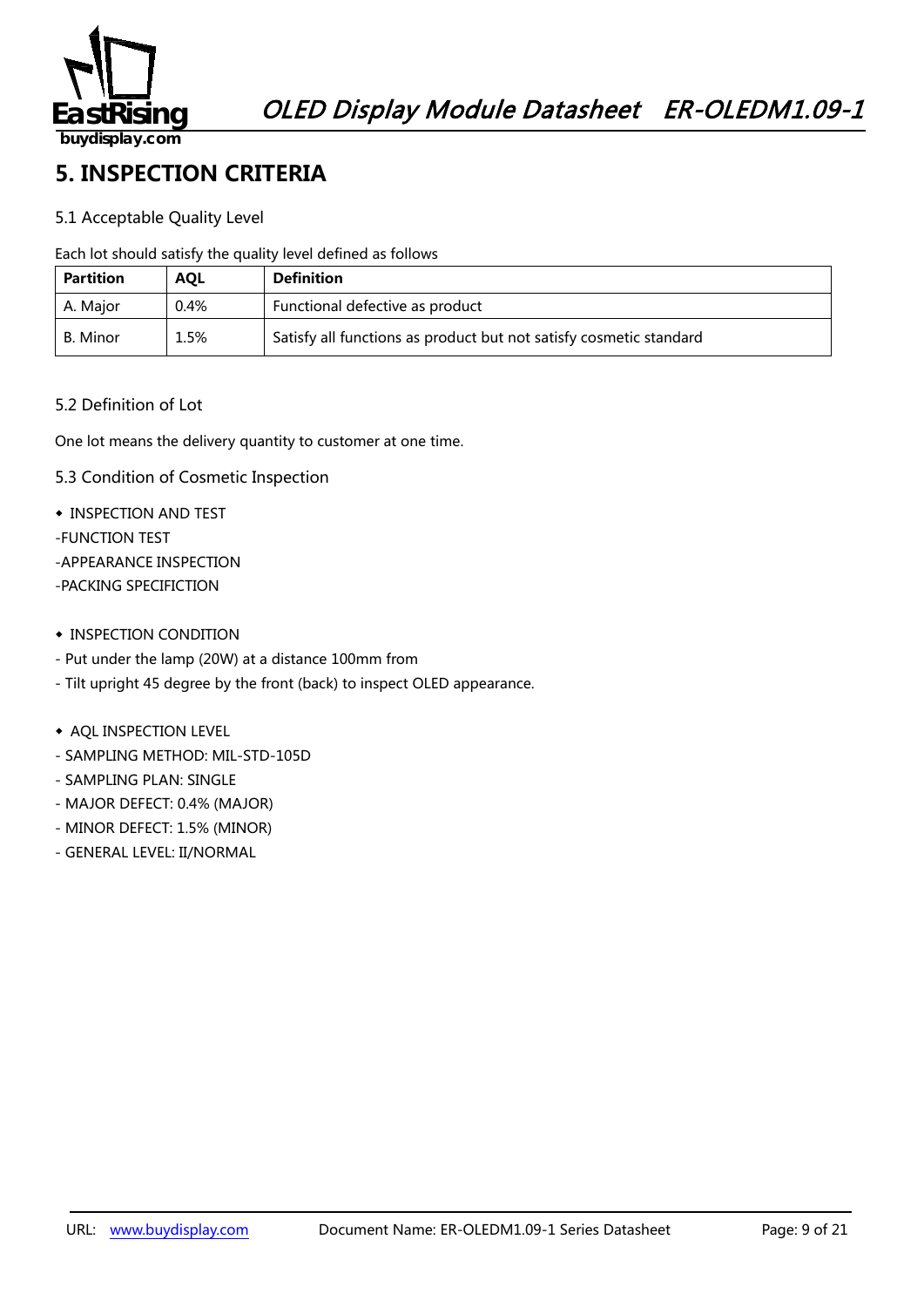

#### 5.4 Module Cosmetic Criteria

| No.            | Item                           | <b>Judgment Criterion</b>                                                                                                                                                                                          |                |
|----------------|--------------------------------|--------------------------------------------------------------------------------------------------------------------------------------------------------------------------------------------------------------------|----------------|
| $\mathbf{1}$   | Difference in Spec.            | None allowed                                                                                                                                                                                                       |                |
| $\overline{2}$ | Pattern Peeling                | No substrate pattern peeling and floating                                                                                                                                                                          | Major          |
| $\overline{3}$ | <b>Soldering Defects</b>       | No soldering missing                                                                                                                                                                                               | Major          |
|                |                                | No soldering bridge                                                                                                                                                                                                | Major          |
|                |                                | No cold soldering                                                                                                                                                                                                  | Minor          |
| 4              | Resist Flaw on Substrate       | Invisible copper foil( ¢ 0.5mm or more) on substrate pattern                                                                                                                                                       | Minor          |
| 5              | <b>Accretion of Metallic</b>   | No soldering dust                                                                                                                                                                                                  | Minor          |
|                | Foreign Matter                 | No accretion of metallic foreign matters(Not exceed ¢ 0.2mm)                                                                                                                                                       |                |
| 6              | Stain                          | No stain to spoil cosmetic badly                                                                                                                                                                                   |                |
| $\overline{7}$ | <b>Plate Discoloring</b>       | No plate fading, rusting and discoloring                                                                                                                                                                           |                |
|                | Solder Amount<br>1. Lead Parts | a. Soldering side of PCB<br>Solder to form a' Filet' all around t<br>Solder should not hide the lead form<br>b.Components side<br>(In case of 'Through Hole PCB')<br>Solder to reach the Components<br>side of PCB | Minor          |
| 8              | 2. Flat Packages<br>3.Chips    | Either 'toe' (A) or 'heal'<br>(B) of<br>the lead to be covered by Filet'<br>$\mathbf{B}$<br>A,<br>Lead form to be assume over<br>solder.<br>(3/2) H≥h≥(1/2)H<br>H<br>h                                             | Minor<br>Minor |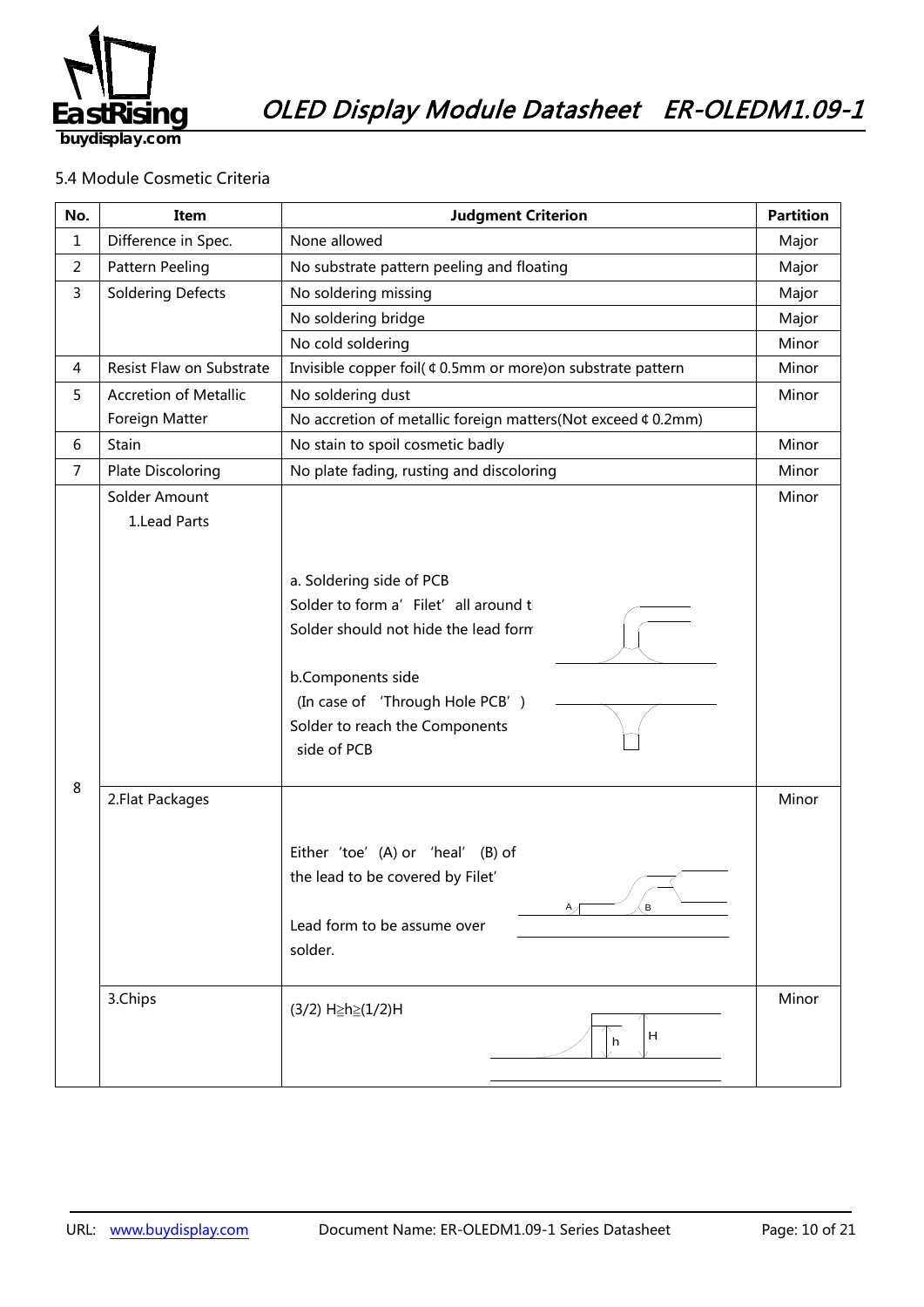

| 9  | <b>Backlight Defects</b> | 1. Light fails or flickers. (Major)                                |                          |
|----|--------------------------|--------------------------------------------------------------------|--------------------------|
|    |                          | 2. Color and luminance do not correspond to specifications.        | See                      |
|    |                          | (Major)                                                            | list                     |
|    |                          | 3. Exceeds standards for display' s blemishes, foreign matter,     | $\leftarrow$             |
|    |                          | dark lines or scratches.(Minor)                                    |                          |
| 10 | <b>PCB Defects</b>       | Oxidation or contamination on connectors.*                         |                          |
|    |                          | 2. Wrong parts, missing parts, or parts not in specification.*     |                          |
|    |                          | 3. Jumpers set incorrectly. (Minor)                                | See                      |
|    |                          | 4.Solder(if any) on bezel, LED pad, zebra pad, or screw hole       | list                     |
|    |                          | pad is not smooth.(Minor)                                          | $\overline{\phantom{m}}$ |
|    |                          | *Minor if display functions correctly. Major if the display fails. |                          |
| 11 | <b>Soldering Defects</b> | 1. Unmelted solder paste.                                          | Minor                    |
|    |                          | 2. Cold solder joints, missing solder connections, or oxidation.*  |                          |
|    |                          | 3. Solder bridges causing short circuits.*                         |                          |
|    |                          | 4. Residue or solder balls.                                        |                          |
|    |                          | 5. Solder flux is black or brown.                                  |                          |
|    |                          | *Minor if display functions correctly. Major if the display fails. |                          |
|    |                          |                                                                    |                          |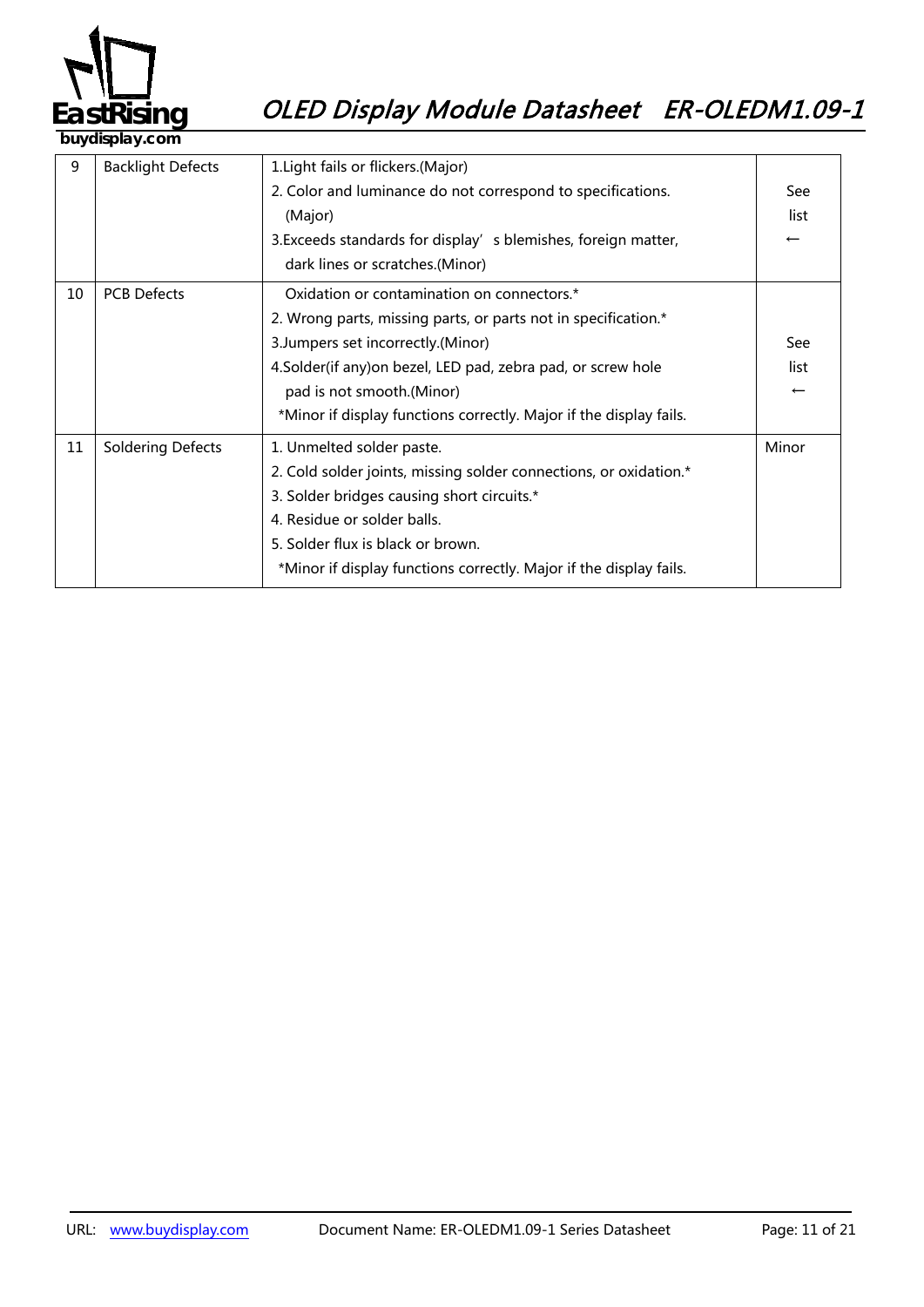

5.5 Screen Cosmetic Criteria (Non-Operating)

| No. | <b>Defect</b>               | <b>Judgment Criterion</b>                                                      |                               | <b>Partition</b> |
|-----|-----------------------------|--------------------------------------------------------------------------------|-------------------------------|------------------|
| 1   | <b>Spots</b>                | In accordance with Screen Cosmetic Criteria (Operating) No.1.                  |                               | Minor            |
| 2   | Lines                       | In accordance with Screen Cosmetic Criteria (Operation) No.2.                  |                               | Minor            |
| 3   | <b>Bubbles in Polarizer</b> |                                                                                | Minor                         |                  |
|     |                             | Size: d mm                                                                     | Acceptable Qty in active area |                  |
|     |                             | $d \leq 0.3$                                                                   | Disregard                     |                  |
|     |                             | $0.3 < d \le 1.0$                                                              | 3                             |                  |
|     |                             | $1.0 < d \le 1.5$                                                              |                               |                  |
|     |                             | 1.5 < d                                                                        | 0                             |                  |
|     |                             |                                                                                |                               |                  |
|     |                             |                                                                                |                               |                  |
| 4   | Scratch                     | In accordance with spots and lines operating cosmetic criteria, When the light |                               |                  |
|     |                             | reflects on the panel surface, the scratches are not to be remarkable.         |                               |                  |
| 5   | Allowable density           | Above defects should be separated more than 30mm each other.                   |                               | Minor            |
| 6   | Coloration                  | Not to be noticeable coloration in the viewing area of the OLED panels.        |                               | Minor            |
|     |                             | Back-lit type should be judged with back-lit on state only.                    |                               |                  |
| 7   | Contamination               | Not to be noticeable.                                                          |                               | Minor            |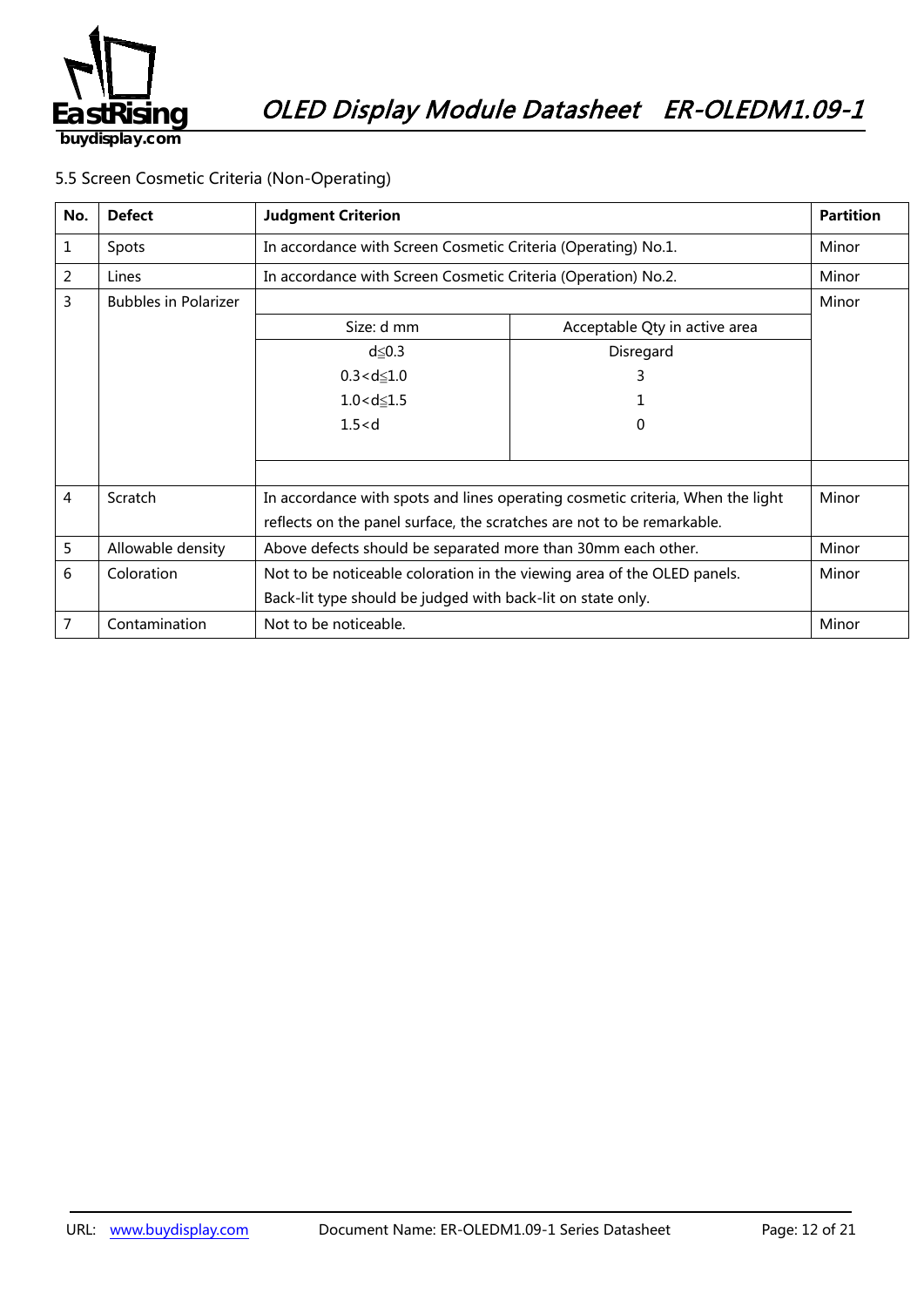

#### 5.6 Screen Cosmetic Criteria (Operating)

| No.                                                   | <b>Defect</b>                                    | <b>Judgment Criterion</b>                                                                                                                                                                                                       |                                                              | <b>Partition</b> |  |
|-------------------------------------------------------|--------------------------------------------------|---------------------------------------------------------------------------------------------------------------------------------------------------------------------------------------------------------------------------------|--------------------------------------------------------------|------------------|--|
| $\mathbf 1$                                           | Spots                                            | A) Clear                                                                                                                                                                                                                        | Minor                                                        |                  |  |
|                                                       |                                                  | Size:d mm                                                                                                                                                                                                                       | Acceptable Qty in active area                                |                  |  |
|                                                       |                                                  | $d \leq 0.1$                                                                                                                                                                                                                    | Disregard                                                    |                  |  |
|                                                       |                                                  | $0.1 < d \le 0.2$                                                                                                                                                                                                               | 6                                                            |                  |  |
|                                                       |                                                  | $0.2 < d \le 0.3$                                                                                                                                                                                                               | 2                                                            |                  |  |
|                                                       |                                                  | 0.3 < d                                                                                                                                                                                                                         | 0                                                            |                  |  |
|                                                       |                                                  | Note: Including pin holes and defective dots which must be within one pixel                                                                                                                                                     |                                                              |                  |  |
|                                                       |                                                  | Size.                                                                                                                                                                                                                           |                                                              |                  |  |
|                                                       |                                                  | Unclear                                                                                                                                                                                                                         |                                                              |                  |  |
|                                                       |                                                  | Size:d mm                                                                                                                                                                                                                       | Acceptable Qty in active area                                |                  |  |
|                                                       |                                                  | $d \leq 0.2$                                                                                                                                                                                                                    | Disregard                                                    |                  |  |
|                                                       |                                                  | $0.2 < d \le 0.5$                                                                                                                                                                                                               | 6                                                            |                  |  |
|                                                       |                                                  | $0.5 < d \le 0.7$                                                                                                                                                                                                               | 2                                                            |                  |  |
|                                                       |                                                  | 0.7 < d                                                                                                                                                                                                                         | $\pmb{0}$                                                    |                  |  |
| $\overline{2}$                                        | Lines                                            | A)<br>Clear                                                                                                                                                                                                                     |                                                              | Minor            |  |
|                                                       |                                                  | (0)<br>$L$ 5.0<br>$\infty$<br>2.0<br>(6)<br>0.05<br>0.02<br>Note: () - Acceptable Qty in active area<br>L - Length (mm)<br>W-Width(mm)<br>∞-Disregard<br>B) Unclear<br>L 10.0 $\vert$ $\vert$<br>$\infty$<br>(6)<br>2.0<br>0.05 | See No.1<br>W<br>0.1<br>(0)<br>See No.1<br>– W<br>0.3<br>0.5 |                  |  |
| = The shade and size are not changed by Vo.<br>Clear' |                                                  |                                                                                                                                                                                                                                 |                                                              |                  |  |
|                                                       | Unclear' = The shade and size are changed by Vo. |                                                                                                                                                                                                                                 |                                                              |                  |  |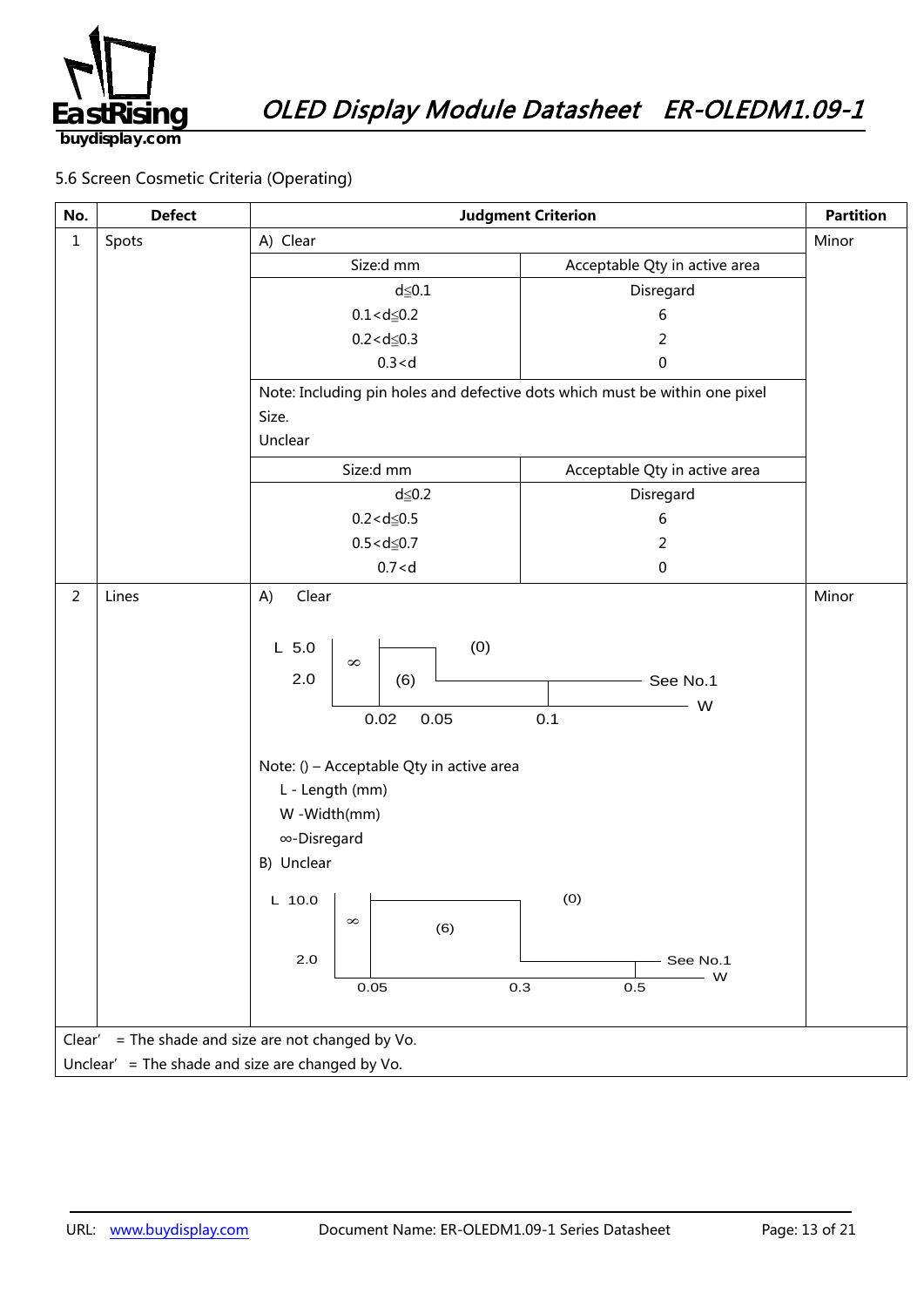

| No.                                        | <b>Defect</b>     | <b>Judgment Criterion</b>                                            | <b>Partition</b> |
|--------------------------------------------|-------------------|----------------------------------------------------------------------|------------------|
| 3                                          | Rubbing line      | Not to be noticeable.                                                | Minor            |
| 4                                          | Allowable density | Above defects should be separated more than 10mm each other.         | Minor            |
| 5                                          | Rainbow           | Not to be noticeable.                                                |                  |
| 6                                          | Dot size          | To be 95%~105% of the dot size (Typ.) in drawing.                    | Minor            |
|                                            |                   | Partial defects of each dot (ex.pin-hole) should be treated as spot. |                  |
|                                            |                   | (see Screen Cosmetic Criteria (Operating) No.1)                      |                  |
| $\overline{7}$                             | <b>Brightness</b> | Brightness Uniformity must be BMAX/BMIN≦2                            | Minor            |
|                                            | (only back-lit    | - BMAX : Max.value by measure in 5 points                            |                  |
|                                            | Module)           | - BMIN : Min.value by measure in 5 points                            |                  |
|                                            |                   | Divide active area into 4 vertically and horizontally.               |                  |
|                                            |                   | Measure 5 points shown in the following figure.                      |                  |
|                                            |                   |                                                                      |                  |
|                                            |                   |                                                                      |                  |
|                                            |                   |                                                                      |                  |
|                                            |                   |                                                                      |                  |
|                                            |                   |                                                                      |                  |
|                                            |                   |                                                                      |                  |
|                                            |                   |                                                                      |                  |
| 8                                          | Contrast          | Contrast Uniformity must be BmAX/BMIN≦2                              | Minor            |
|                                            | Uniformity        | Measure 5 points shown in the following figure.                      |                  |
|                                            |                   | Dashed lines divide active area into 4 vertically and horizontally.  |                  |
|                                            |                   | Measuring points are located at the inter-sections of dashed line.   |                  |
|                                            |                   |                                                                      |                  |
|                                            |                   |                                                                      |                  |
|                                            |                   |                                                                      |                  |
|                                            |                   |                                                                      |                  |
|                                            |                   |                                                                      |                  |
|                                            |                   |                                                                      |                  |
|                                            |                   | Note: BMAX - Max.value by measure in 5 points.                       |                  |
|                                            |                   | BMIN - Min.value by measure in 5 points.                             |                  |
|                                            |                   | O - Measuring points in $\,$ $\,$ 10mm.                              |                  |
|                                            |                   |                                                                      |                  |
| Note:                                      |                   |                                                                      |                  |
| (1) Size: d=(long length + short length)/2 |                   |                                                                      |                  |

(2) The limit samples for each item have priority.

(3) Complexed defects are defined item by item, but if the number of defects is defined in above table, the total number should not exceed 10.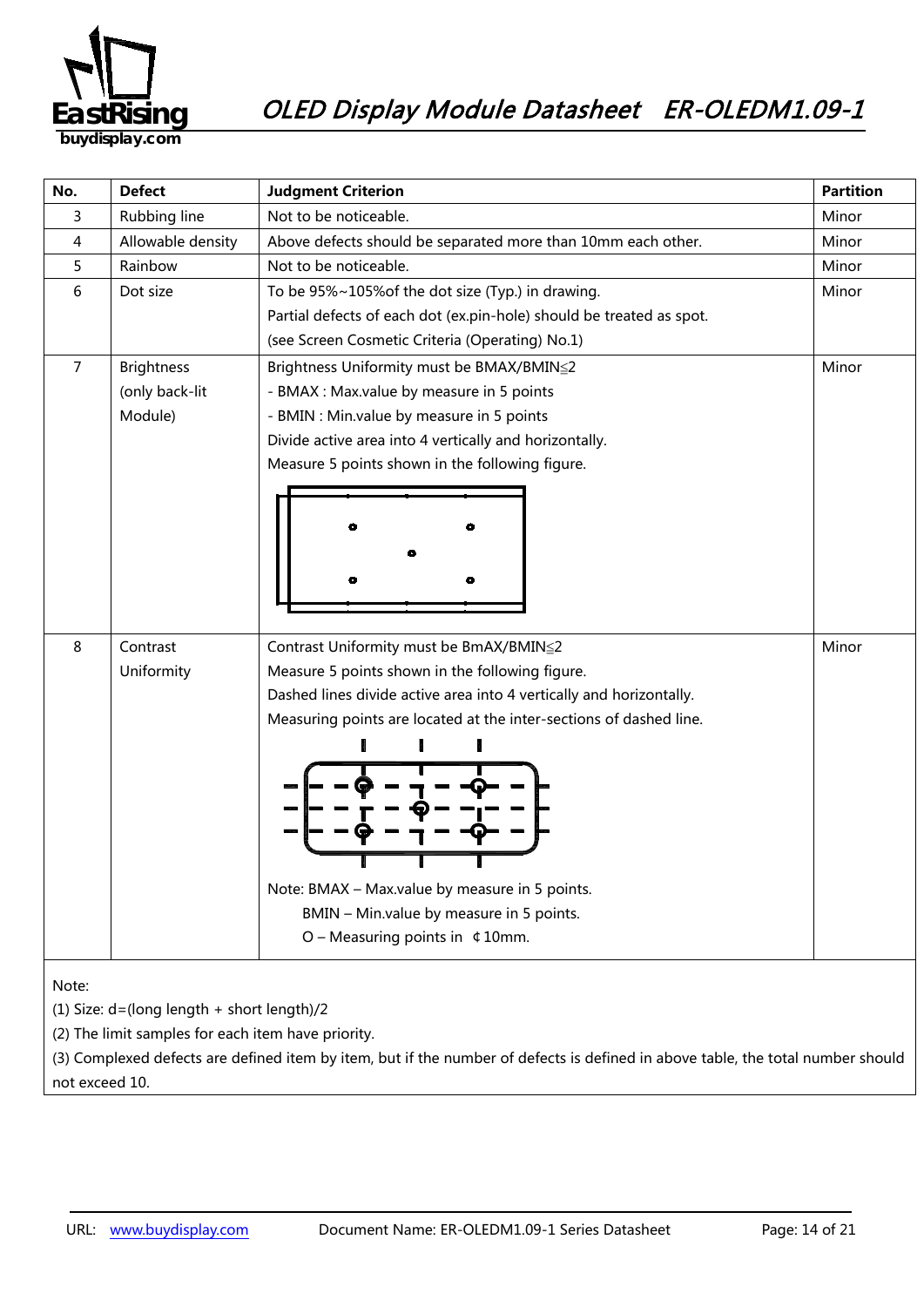

(4) In case of 'concentration', even the spots or the lines of 'disregarded' size should not be allowed. Following three situations should be treated as 'concentration'.

- -7 or over defects in circle of ¢5mm.
- -10 or over defects in circle of ¢10mm
- -20 or over defects in circle of ¢20mm

## **6. PRECAUTIONS FOR USING**

#### 6.1 Handling Precautions

- ◆ This device is susceptible to Electro-Static Discharge (ESD) damage. Observe Anti-Static precautions.
- ◆ EastRising display panel is made of glass. Do not subject it to a mechanical shock by dropping it or impact.
- ◆ If EastRising display panel is damaged and the liquid crystal substance leaks out, be sure not to get any in your mouth. If the substance contacts your skin or clothes, wash it off using soap and water.
- ◆ Do not apply excessive force to the EastRising display surface or the adjoining areas since this may cause the color tone to vary.
- ◆ The polarizer covering the EastRising display surface of the OLED module is soft and easily scratched. Handle this polarizer carefully.
- ◆ If EastRising display surface becomes contaminated, breathe on the surface and gently wipe it with a soft dry cloth. If it is heavily contaminated, moisten cloth with one of the following Isopropyl or alcohol.
- ◆ Solvents other than those above-mentioned may damage the polarizer. Especially, do not use the Water.
- ◆ Exercise care to minimize corrosion of the electrode. Corrosion of the electrodes is accelerated by water droplets, moisture condensation or a current flow in a high-humidity environment.
- ◆ Install the EastRising OLED Module by using the mounting holes. When mounting the OLED module make sure it is free of twisting, warping and distortion. In particular, do not forcibly pull or bend the cable or the backlight cable.
- ◆ Do not attempt to disassemble or process EastRising OLED module.
- ◆ NC terminal should be open. Do not connect anything.
- ◆ If the logic circuit power is off, do not apply the input signals.
- ◆ To prevent destruction of the elements by static electricity, be careful to maintain an optimum work environment. -Be sure to ground the body when handling EastRising OLED modules.

-Tools required for assembling, such as soldering irons, must be properly grounded.

-To reduce the amount of static electricity generated, do not conduct assembling and other work under dry conditions.

-The OLED module is coated with a film to protect the display surface. Exercise care when peeling off this protective film since static electricity may be generated.

#### 6.2 Power Supply Precautions

- *38B5246139B*◆ Identify and, at all times, observe absolute maximum ratings for both logic and LC drivers. Note that there is some variance between models.
- ◆ Prevent the application of reverse polarity to VDD and VSS, however briefly.
- ◆ Use a clean power source free from transients. Power-up conditions are occasionally jolting and may exceed the maximum ratings of EastRising modules.
- ◆ The VDD power of EastRising module should also supply the power to all devices that may access the display. Don't allow the data bus to be driven when the logic supply to the module is turned off.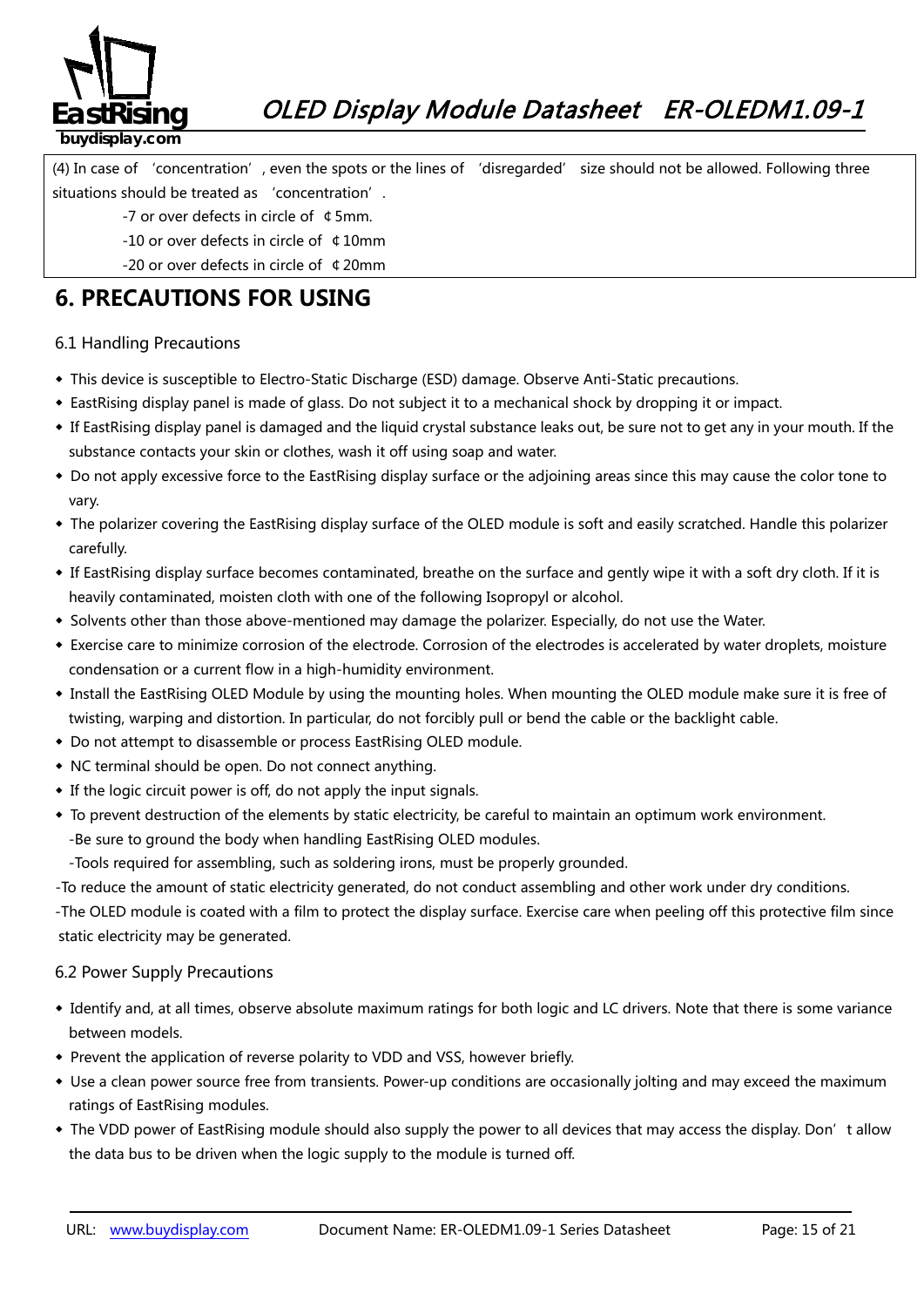

#### 6.3 Operating Precautions

- ◆ DO NOT plug or unplug EastRising module when the system is powered up.
- ◆ Minimize the cable length between EastRising module and host MPU.
- ◆ For models with backlights, do not disable the backlight by interrupting the HV line. Unload inverters produce voltage extremes that may arc within a cable or at the display.
- ◆ Operate EastRising module within the limits of the modules temperature specifications.

#### 6.4 Mechanical/Environmental Precautions

- ◆ Improper soldering is the major cause of module difficulty. Use of flux cleaner is not recommended as they may seep under the electrometric connection and cause display failure.
- ◆ Mount EastRising module so that it is free from torque and mechanical stress.
- ◆ Surface of the OLED panel should not be touched or scratched. The display front surface is an easily scratched, plastic polarizer. Avoid contact and clean only when necessary with soft, absorbent cotton dampened with petroleum benzene.
- ◆ Always employ anti-static procedure while handling EastRising module.
- ◆ Prevent moisture build-up upon the module and observe the environmental constraints for storage tem
- ◆ Do not store in direct sunlight
- ◆ If leakage of the liquid crystal material should occur, avoid contact with this material, particularly ingestion. If the body or clothing becomes contaminated by the liquid crystal material, wash thoroughly with water and soap.

#### 6.5 Storage Precautions

When storing the OLED modules, avoid exposure to direct sunlight or to the light of fluorescent lamps.

Keep EastRising modules in bags (avoid high temperature / high humidity and low temperatures below 0 ºC.

Whenever possible, EastRising OLED modules should be stored in the same conditions in which they were shipped from our company.

#### 6.6 Others

Liquid crystals solidify under low temperature (below the storage temperature range) leading to defective orientation or the generation of air bubbles (black or white). Air bubbles may also be generated if the module is subject to a low temperature. If EastRising OLED modules have been operating for a long time showing the same display patterns, the display patterns may remain on the screen as ghost images and a slight contrast irregularity may also appear. A normal operating status can be regained by suspending use for some time. It should be noted that this phenomenon does not adversely affect performance reliability.

To minimize the performance degradation of the OLED modules resulting from destruction caused by static electricity etc., exercise care to avoid holding the following sections when handling the modules.

-Exposed area of the printed circuit board.

-Terminal electrode sections.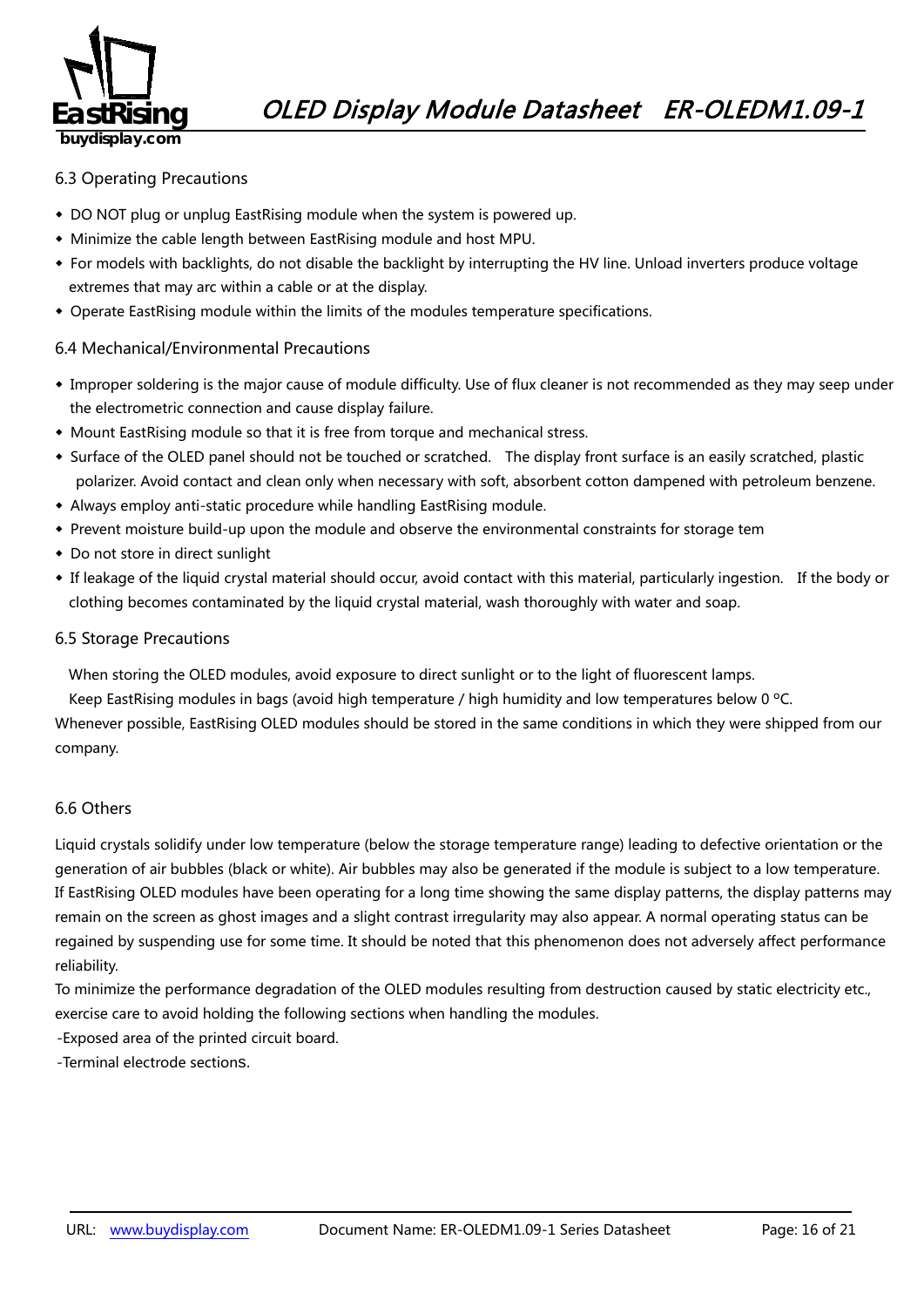

## **7. USING OLED MODULES**

#### 7.1 Liquid Crystal Display Modules

EastRising OLED is composed of glass and polarizer. Pay attention to the following items when handling.

- ◆ Please keep the temperature within specified range for use and storage. Polarization degradation, bubble generation or polarizer peel-off may occur with high temperature and high humidity.
- ◆ Do not touch, push or rub the exposed polarizers with anything harder than an HB pencil lead (glass, tweezers, etc.).
- ◆ N-hexane is recommended for cleaning the adhesives used to attach front/rear polarizers and reflectors made of organic substances which will be damaged by chemicals such as acetone, toluene, ethanol and isopropyl alcohol.
- ◆ When EastRising display surface becomes dusty, wipe gently with absorbent cotton or other soft material like chamois soaked in petroleum benzin. Do not scrub hard to avoid damaging the display surface.
- ◆ Wipe off saliva or water drops immediately, contact with water over a long period of time may cause deformation or color fading.
- ◆ Avoid contacting oil and fats.
- ◆ Condensation on the surface and contact with terminals due to cold will damage, stain or dirty the polarizers. After products are tested at low temperature they must be warmed up in a container before coming is contacting with room temperature air.
- ◆ Do not put or attach anything on EastRising display area to avoid leaving marks on.
- ◆ Do not touch the display with bare hands. This will stain the display area and degradate insulation between terminals (some cosmetics are determinated to the polarizers).
- ◆ As glass is fragile. It tends to become or chipped during handling especially on the edges. Please avoid dropping.

#### 7.2 Installing OLED Modules

- ◆ Cover the surface with a transparent protective plate to protect the polarizer and LC cell.
- ◆ When assembling the LCM into other equipment, the spacer to the bit between the LCM and the fitting

plate should have enough height to avoid causing stress to the module surface, refer to the individual specifications for measurements. The measurement tolerance should be±0.1mm.

#### 7.3 Precaution for Handling OLED Modules

Since EastRising LCM has been assembled and adjusted with a high degree of precision; avoid applying excessive shocks to the module or making any alterations or modifications to it.

- ◆ Do not alter, modify or change the shape of the tab on the metal frame.
- ◆ Do not make extra holes on the printed circuit board, modify its shape or change the positions of components to be attached.
- ◆ Do not damage or modify the pattern writing on the printed circuit board.
- ◆ Absolutely do not modify the zebra rubber strip (conductive rubber) or heat seal connector.
- ◆ Except for soldering the interface, do not make any alterations or modifications with a soldering iron.
- ◆ Do not drop, bend or twist EastRising LCM.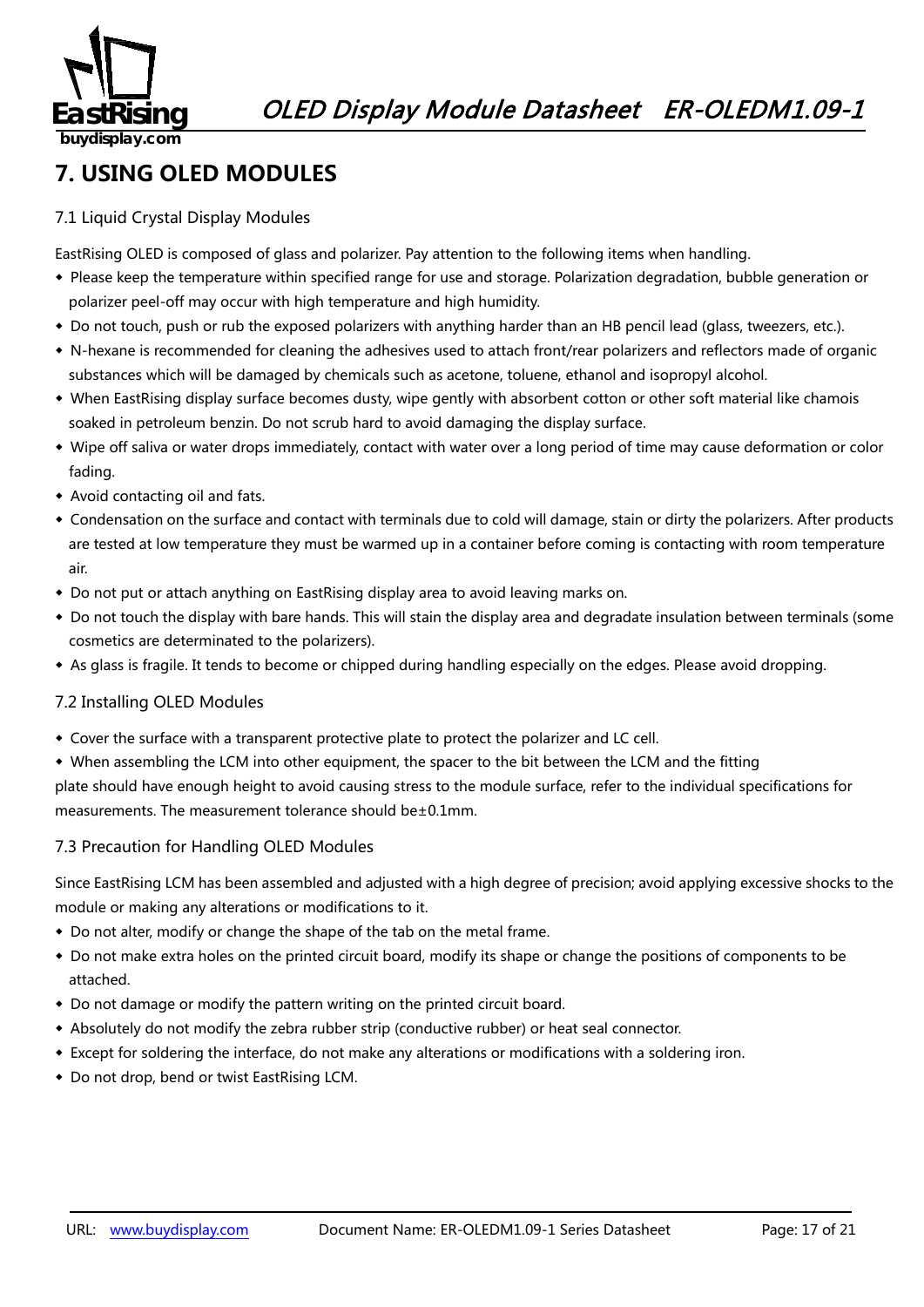

#### 7.4 Electro-Static Discharge Control

Since this module uses a CMOS LSI, the same careful attention should be paid to electrostatic discharge as for an ordinary CMOS IC.

- ◆ Make certain that you are grounded when handing LCM.
- ◆ Before remove LCM from its packing case or incorporating it into a set, be sure the module and your body have the same electric potential.
- ◆ When soldering the terminal of LCM, make certain the AC power source for the soldering iron does not leak.
- ◆ When using an electric screwdriver to attach LCM, the screwdriver should be of ground potentiality to minimize as much as possible any transmission of electromagnetic waves produced sparks coming from the commutator of the motor.
- ◆ As far as possible make the electric potential of your work clothes and that of the work bench the ground potential.
- ◆ To reduce the generation of static electricity be careful that the air in the work is not too dried. A relative humidity of 50%-60% is recommended.

#### 7.5 Precaution for Soldering to EastRising LCM

- ◆ Observe the following when soldering lead wire, connector cable and etc. to the LCM.
	- -Soldering iron temperature : 280℃±10℃
	- -Soldering time: 3-4 sec.
	- -Solder: eutectic solder.

If soldering flux is used, be sure to remove any remaining flux after finishing to soldering operation. (This does not apply in the case of a non-halogen type of flux.) It is recommended that you protect the OLED surface with a cover during soldering to prevent any damage due to flux spatters.

- ◆ When soldering the electroluminescent panel and PC board, the panel and board should not be detached more than three times. This maximum number is determined by the temperature and time conditions mentioned above, though there may be some variance depending on the temperature of the soldering iron.
- ◆ When remove the electroluminescent panel from the PC board, be sure the solder has completely melted, the soldered pad on the PCs board could be damaged.

#### 7.6 Precaution for Operation

- ◆ Driving the EastRising OLED in the voltage above the limit shortens its life.
- ◆ Response time is greatly delayed at temperature below the operating temperature range. However, this does not mean the OLED will be out of the order. It will recover when it returns to the specified temperature range.
- ◆ If EastRising display area is pushed hard during operation, the display will become abnormal. However, it will return to normal if it is turned off and then back on.
- ◆ Condensation on terminals can cause an electrochemical reaction disrupting the terminal circuit. Therefore, it must be used under the relative condition of 40℃, 50% RH.
- ◆ When turning the power on, input each signal after the positive/negative voltage becomes stable.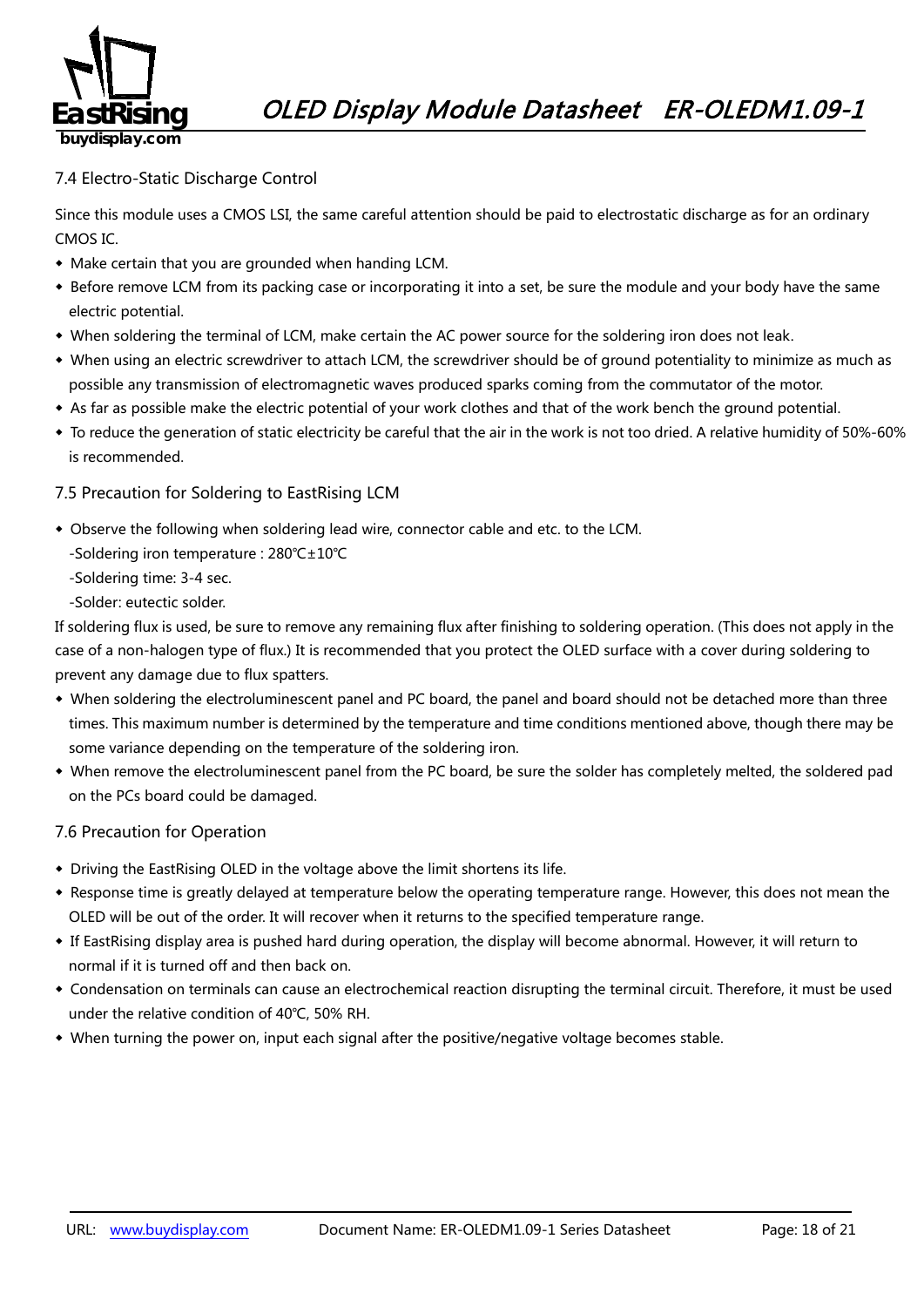

#### 7.7 Limited Warranty

*49B163*Unless agreed between EastRising and customer, EastRising will replace or repair any of its OLED modules which are found to be functionally defective when inspected in accordance with EastRising OLED acceptance standards (copies available upon request) for a period of one year from date of shipments. Cosmetic/visual defects must be returned to EastRising within 90 days of shipment. Confirmation of such date shall be based on freight documents. The warranty liability of EastRising limited to repair and/or replacement on the terms set forth above. EastRising will not be responsible for any subsequent or consequential events.

#### 7.8 Return Policy

*2B4196*No warranty can be granted if the precautions stated above have been disregarded. The typical examples of violations are: -Broken OLED glass.

- -PCB eyelet damaged or modified.
- -PCB conductors damaged.
- -Circuit modified in any way, including addition of components.
- -PCB tampered with by grinding, engraving or painting varnish.
- -Soldering to or modifying the bezel in any manner.

Module repairs will be invoiced to the customer upon mutual agreement. Modules must be returned with sufficient description of the failures or defects. Any connectors or cable installed by the customer must be removed completely without damaging the PCB eyelet's, conductors and terminals.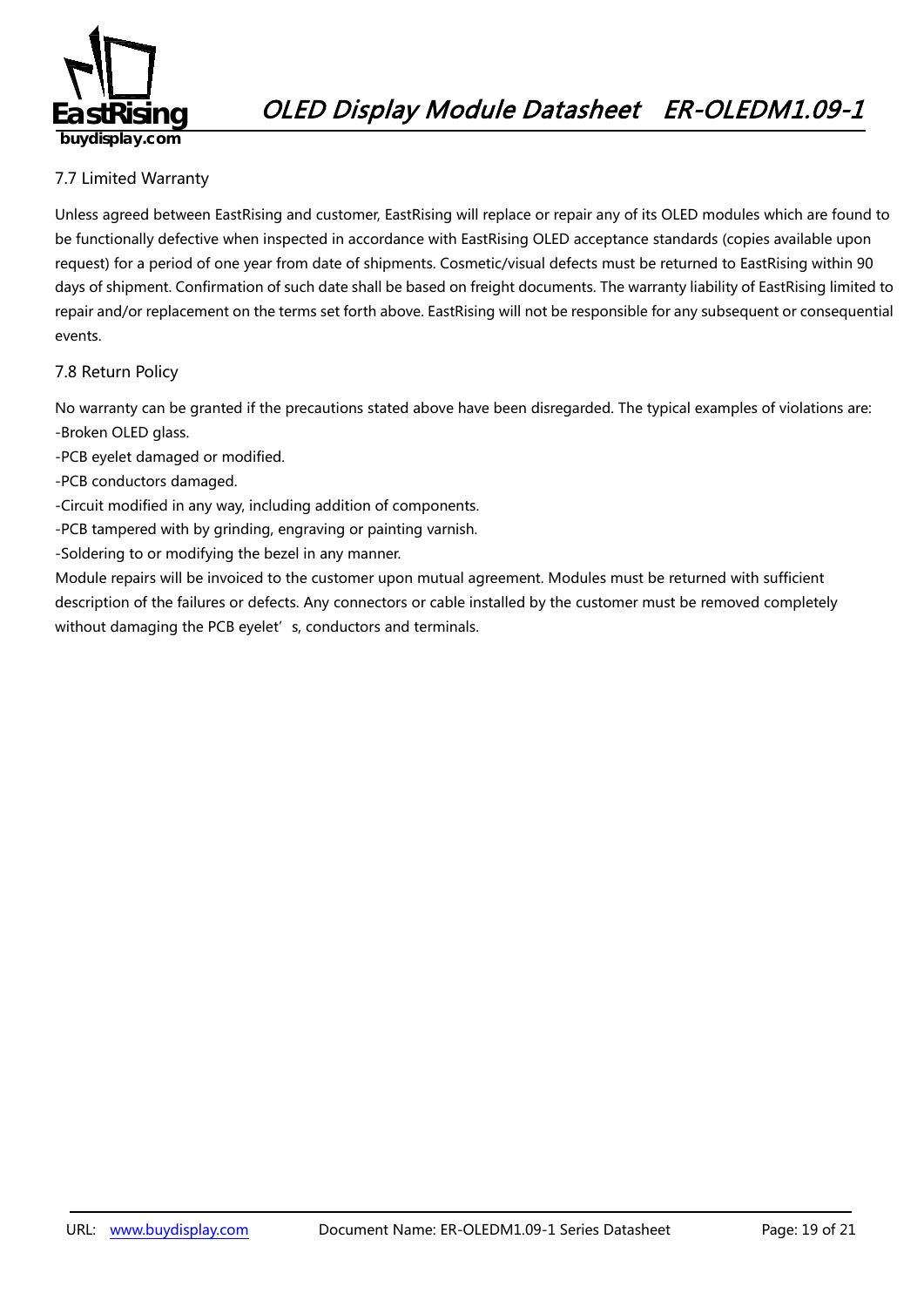

## **8. IMAGE STICKING**

#### 8.1 What is Image Sticking?

If you remain a fixed image on OLED Display for a long period of time, you may experience a phenomenon called Image Sticking. Image Sticking - sometimes also called "image retention" or "ghosting" - is a phenomenon where a faint outline of a previously displayed image remains visible on the screen when the image is changed. It can occur at variable levels of intensity depending on the specific image makeup, as well as the amount of time the core image elements are allowed to remain unchanged on the screen. In POS applications, for example, a button menu which remains fixed, or in which the

"frame" elements (core image) remain fixed and the buttons may change, may be susceptible to image sticking. It is important to note that if the screen is used exclusively for this application, the user may never notice this phenomenon since the screen never displays other content. `It is only when an image other than the "retained" image is shown on the screen that this issue becomes evident. Image sticking is different that the "burn-in" effect commonly associated with phosphor based devices.

#### 8.2 What causes Image Sticking?

Image sticking is an intrinsic behavior of OLED displays due to the susceptibility to polarization of the interior materials (liquid crystals) when used under static, charged conditions (continuously displaying the same image). The individual liquid crystals in an OLED panel have unique electrical properties. Displaying a fixed pattern - such as the POS menu described above – over prolonged periods can cause a parasitic charge build-up (polarization) within the liquid crystals which affects the crystals' optical properties and ultimately prevents the liquid crystal from returning to its normal, relaxed state when the pattern is finally changed. This effect takes place at a cellular level within the OLED, and the effect can cause charged crystal alignment at the bottom or top of a crystal cell in the "z" axis, or even crystal migration to the edges of a cell, again based on their polarity. These conditions can cause image sticking over an entire area, or at boundaries of distinct color change respectively. In either case, when the liquid crystals in the pixels and sub-pixels utilized to display the static image are polarized such that they can not return fully to their "relaxed" state upon deactivation, the result is a faint, visible, retained image on the panel upon presentation of a new, different image. The actual rate of image retention depends on variation factors such as the specific image, how long it is displayed unchanged, the temperature within the panel and even the specific panel brand due to manufacturing differences amongst panel manufacturers.